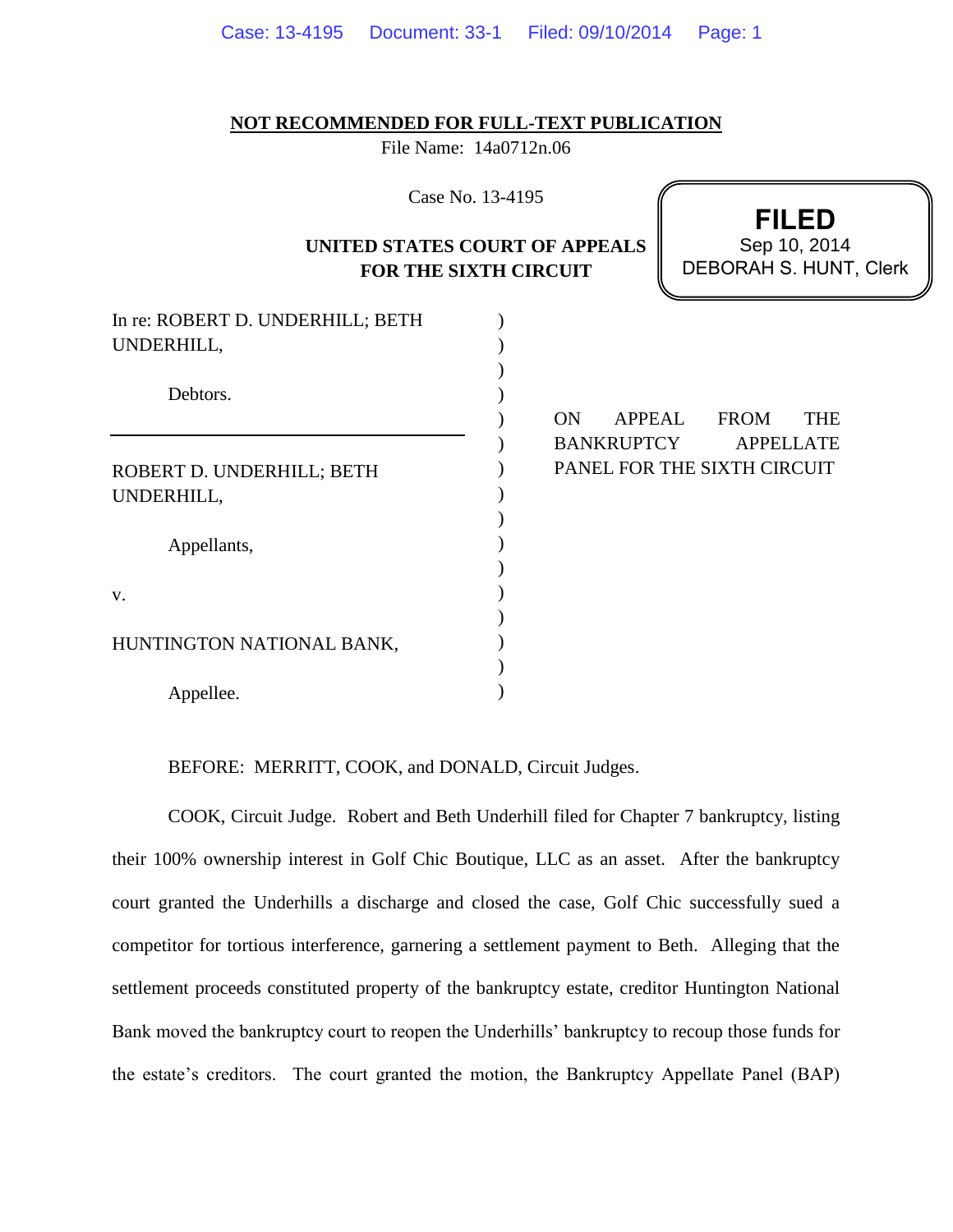affirmed, and the Underhills appeal. Because Golf Chic's cause of action became a property interest after the Underhills filed for bankruptcy, it cannot qualify as bankruptcy property, and we therefore reverse.

I.

The Underhills filed their personal bankruptcy petition on January 6, 2010, representing that neither they nor Golf Chic had any assets in the nature of unliquidated claims. Three months after the bankruptcy court closed its case, a major supplier canceled its contract with Golf Chic, leading to Golf Chic's demise. The Underhills discovered that a competitor, Ladies Pro Shop ("Ladies Pro"), had complained to the supplier about Golf Chic's prices since 2009, culminating with emails in April and September 2010 requesting that the supplier sever ties with Golf Chic. Golf Chic then sued various defendants associated with Ladies Pro for tortious-interferencewith-contract and disparagement. The parties settled, with Golf Chic agreeing to dismiss the case in exchange for \$80,000. The defendants sent a check to Golf Chic's lawyers, who then forwarded a portion of the proceeds to Beth Underhill.

Upon learning of the settlement, Huntington moved the bankruptcy court to reopen the Underhills' bankruptcy to allow the trustee to administer the proceeds to creditors. Acknowledging that the proceeds belonged to the estate only if the cause of action constituted a property interest before the Underhills filed for bankruptcy, and pointing to the Underhills' complaint against Ladies Pro, Huntington asserted that the cause of action "arose in 2009" prior to the bankruptcy petition. The Underhills countered that no cause of action existed until Ladies Pro's threats caused Golf Chic's supplier to cancel their contract in September 2010.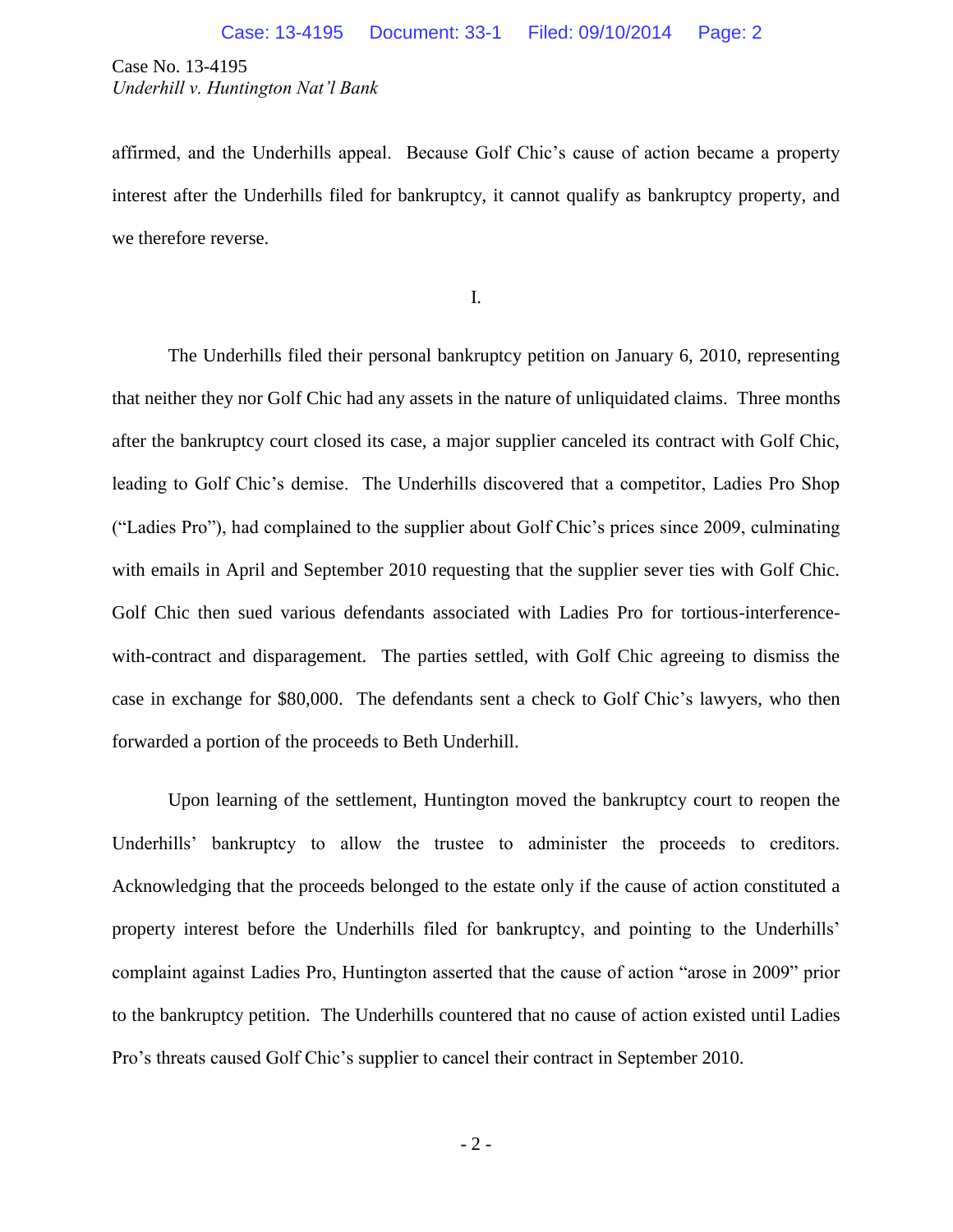$\overline{a}$ 

Despite the fact that the harm occurred post-petition, the bankruptcy court concluded that the cause of action was "sufficiently rooted in the [Underhills'] pre-bankruptcy past" because the record "ma[d]e clear that events relating or giving rise to the Claim occurred as early as April of 2009." (App. Vol. IV at 934.) The court relied on deposition testimony—taken in connection with the underlying lawsuit—that prior to the filing of the petition Ladies Pro "was complaining" to the supplier about Golf Chic's discounted selling. (*Id*. at 933.) Specifically, a Ladies Pro representative testified that she "may have talked to" the supplier in 2009 after learning about Golf Chic's pricing from various mutual customers, including one who acted as a "mole" by forwarding Golf Chic's email advertisements. (*Id*.; App. Vol. I at 213−14.) And Beth Underhill testified that she learned about Ladies Pro's complaints in April 2009. (App. Vol. III at 725.)

The Underhills appealed to the BAP, which affirmed the bankruptcy court's judgment because the record reflected that "the events giving rise to Golf Chic[]'s claim for tortious interference began in 2009." (App. Vol. V at 1065.) In doing so, the BAP also rejected the Underhills' new argument that the trustee abandoned the cause of action by failing to administer it before the close of the case. (*Id*.) This appeal followed.

## II.

The Underhills contend that the cause of action cannot qualify as bankruptcy property because Ladies Pro caused Golf Chic no pre-petition injury.<sup>1</sup> "We review a bankruptcy court's . . . conclusions of law de novo." *In re Zingale*, 693 F.3d 704, 707 (6th Cir. 2012).

<sup>&</sup>lt;sup>1</sup>The Underhills argue for the first time on appeal that the bankruptcy court lacked jurisdiction because Huntington filed its reopening motion too late. But no deadlines apply to motions to administer assets. *See* 11 U.S.C. § 350(b). Though the Underhills characterize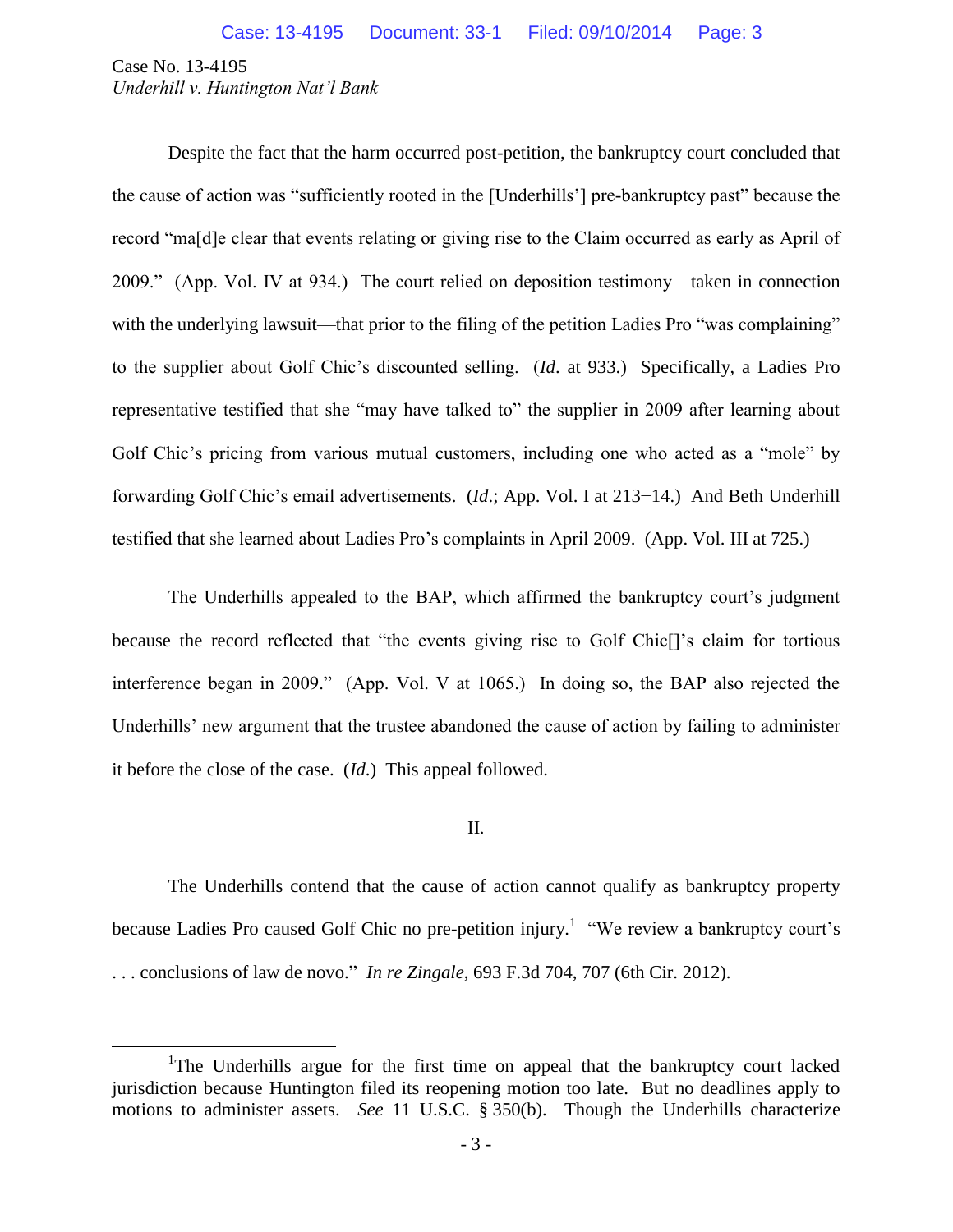$\overline{a}$ 

Pre-petition causes of action belong to the bankruptcy estate and post-petition actions belong to the debtor. Specifically, the debtor's filing of a bankruptcy petition commences a voluntary bankruptcy case, 11 U.S.C. § 301, creating a bankruptcy estate consisting of "legal or equitable interests of the debtor in property as of the commencement of the case," *id*. § 541(a)(1). State substantive law determines the "nature and extent" of causes of action, *see Tyler v. DH Capital Mgmt., Inc.*, 736 F.3d 455, 461 (6th Cir. 2013), but federal bankruptcy law dictates when that property interest becomes property of the estate for purposes of § 541, *see In re Terwilliger's Catering Plus, Inc*., 911 F.2d 1168, 1172 (6th Cir. 1990).

The Underhills' contention finds considerable support in *Tyler*. That case explained that most courts apply *Segal v. Rochelle*, 382 U.S. 375 (1966)—which defined pre-petition assets under a previous version of the Code as those "sufficiently rooted in the pre-bankruptcy past" of the debtor—to the current version of the Code. *Tyler*, 736 F.3d at 461−62 (collecting cases). And we recognized that "[p]re-petition conduct or facts alone will not 'root' a claim in the past; there must be a pre-petition violation." *Id*. at 462. That is, a cause of action qualifies as bankruptcy estate property only if the claimant suffered a pre-petition injury. *See id.*; *In re Witko*, 374 F.3d 1040, 1044 (11th Cir. 2004) (concluding that legal-malpractice claim belonged to the debtor because he "did not suffer any harm from the alleged legal malpractice prior to or contemporaneous with filing his bankruptcy petition"); *Cook v. Baca*, 512 F. App'x 810, 820

Huntington's motion as seeking revocation, which typically must occur within a year of the discharge, *see* 11 U.S.C. § 727(e)(2), Huntington moved only to administer the settlement proceeds from the tort suit. (*See* App. Vol. I at 91−97.)

The Underhills also assert that the trustee abandoned any interest in the Golf Chic/Ladies Pro litigation by not administering it before the close of the case. Yet, because the Underhills failed to include these claims in their schedule of assets, the trustee could not abandon them. *See*  11 U.S.C. § 554(c); *In re Fossey*, 119 B.R. 268, 272 (D. Utah 1990).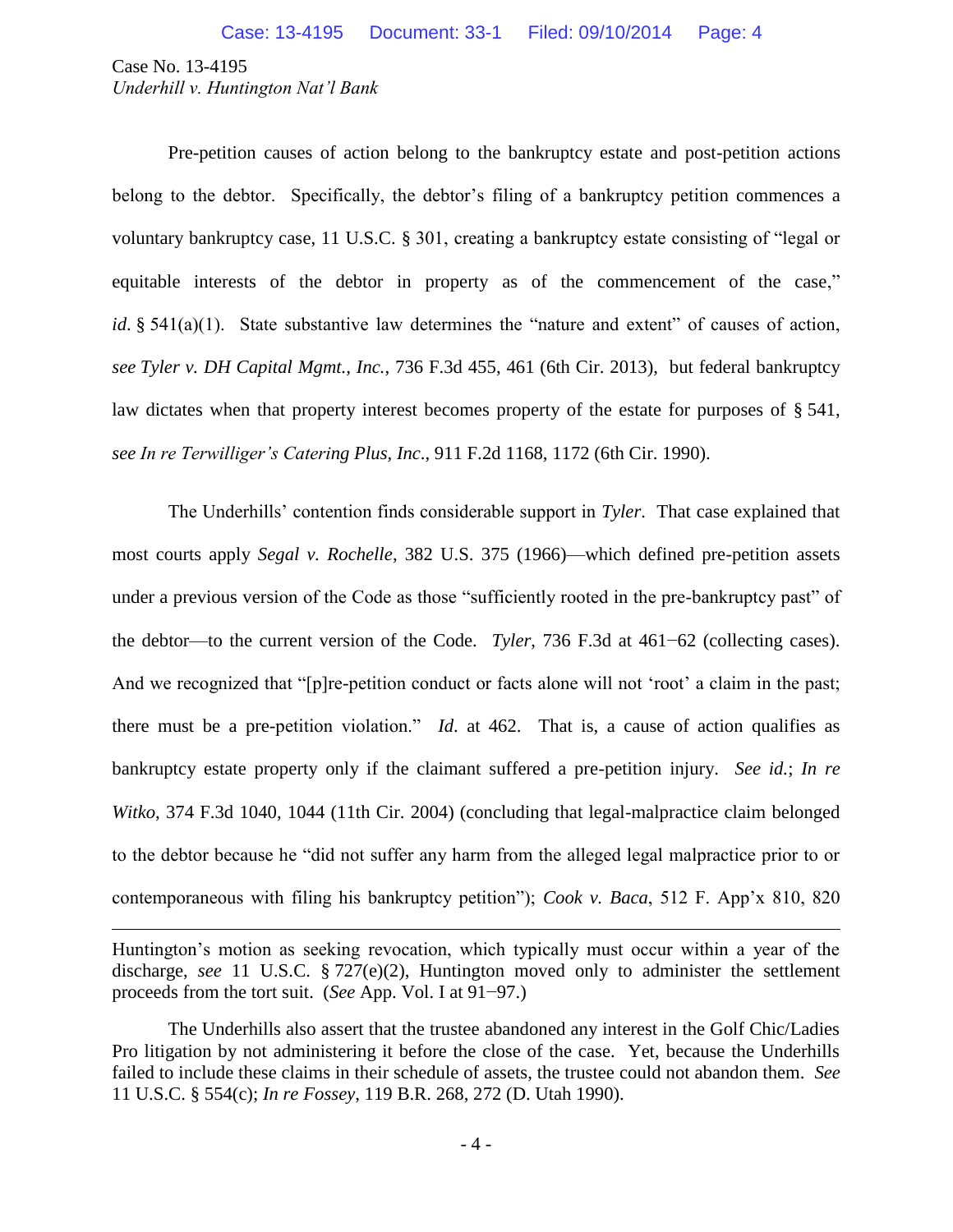$\overline{a}$ 

(10th Cir. 2013) ("Though . . . the alleged conspiracies involved property that was the subject of dispute between the parties prior to the bankruptcy filing, the alleged constitutional injuries did not exist prior to the filing."); *In re Pettibone Corp*., 90 B.R. 918, 932 (Bankr. N.D. Ill. 1988) ("[I]f a tort claimant whose employer had purchased a defective product pre-petition is exposed only post-petition to that product and sustains bodily injury only after filing of the manufacturer's bankruptcy, the claimant's bankruptcy claim arises post-petition.").

Here, the record lacks evidence of a pre-petition violation or injury. Though the bankruptcy court pointed to evidence that Ladies Pro monitored Golf Chic's prices and complained to the supplier pre-petition, tortious-interference-with-contract requires more: a "wrongdoer's intentional procurement of [a] contract's breach." *Fred Siegel Co. v. Arter & Hadden*, 707 N.E.2d 853, 858 (Ohio 1999). Ladies Pro first interfered with Golf Chic's supply source in its April 2010 cease-sales demand—after the bankruptcy petition. (App. Vol. II at  $378$ .)<sup>2</sup> Meanwhile, Ladies Pro's pre-petition complaints did not constitute "disparagement," because that tort targets *false statements*. *See A & B-Abell Elevator Co. v. Columbus/Cent. Ohio Bldg. & Constr. Trades Counsel*, Nos. 92AP-1540 & 92AP-1541, 1993 WL 387179, at \*14 (Ohio Ct. App. Sept. 30, 1993); Restatement (Second) of Torts § 623A; O.R.C. § 4165.02(A)(10) and (12). Nothing in the record intimates that Ladies Pro made any pre-petition false statements against Golf Chic.

<sup>2</sup>Huntington contends that the Underhills forfeited this argument because they failed to "link[] the termination of the supplier relationship to the right to file the [tort] action" in the bankruptcy court. Not so. Their counsel argued during the hearing that the debtors "never had any claim at any point the bankruptcy was open and . . . the damage to Golf Chic . . . is the September 30th termination [of the contract]. Before that Golf Chic never had a claim that they could allege . . . ." (App. Vol. IV at 967.) Regardless, their brief to the bankruptcy court stressed that their legal claims against Ladies Pro arose post-petition. (App. Vol. VI at 1076– 77.)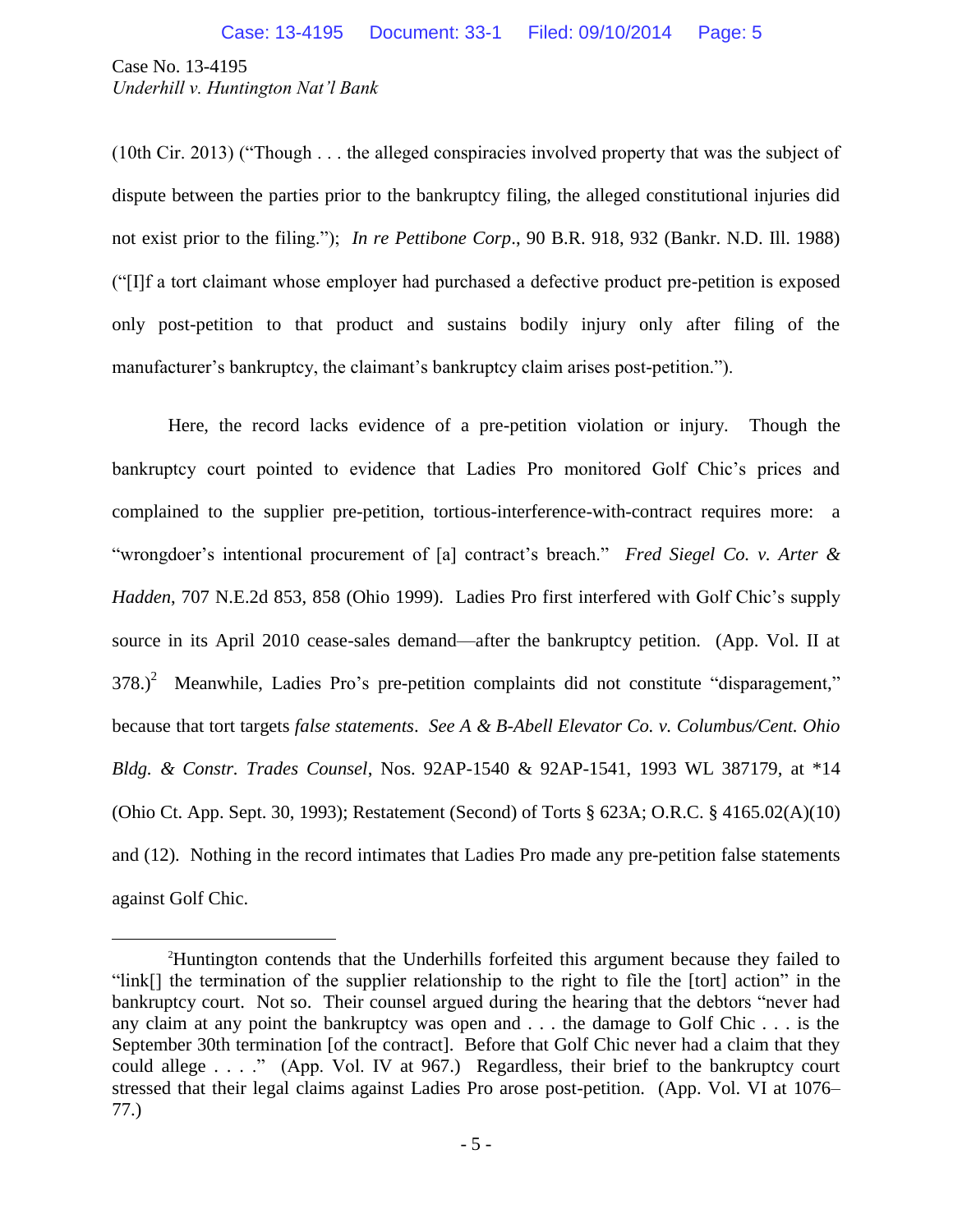In search of a pre-petition violation, Huntington redirects our attention to Golf Chic's underlying complaint against Ladies Pro, which alleged business interference beginning "[i]n or about 2009" and continuing "[f]rom 2009 forward." (App. Vol. I at 114–15.) Yet, because this matter proceeded to an evidentiary hearing, these vague allegations no longer suffice. The parties had the opportunity to document Ladies Pro's alleged misconduct, and the pre-petition price complaints identified by the parties fall well short of intentional procurement of breach-ofcontract.

Still, Huntington contends that *Segal* supports treating the claims against Ladies Pro as pre-petition property. That case held that a debtor's loss-carryback tax refund claim belonged to the estate even though the debtor could not claim it until the end of the year (post-petition). *See* 382 U.S. at 380. But the Court explained that the "two key elements pointing toward realization of a refund existed at the time these bankruptcy petitions were filed: taxes had been paid on net income within the past three years, and the year of bankruptcy at that point exhibited a net operating loss." *Id*.; *see also Witko*, 374 F.3d at 1043 (noting that in *Segal* "the predicates for receiving the refunds . . . occurred pre-petition"). No similar pre-petition predicates established Golf Chic's tort claims here. The business interference occurred post-petition.

Offering a final counter-argument, Huntington cites lower-court cases for the proposition that the "the accrual date does not control whether a cause of action constitutes property of the estate." None of these cases, however, concerned a cause of action unsupported by a pre-petition legal injury. *See, e.g.*, *In re Parker*, 368 B.R. 86, 2007 WL 1376081, at \*7−8 (6th Cir. BAP 2007) (table) (legal malpractice claim, where the allegedly deficient representation resulted in a pre-petition judgment against the claimant); *In re Richards*, 249 B.R. 859, 861 (Bankr. E.D.

- 6 -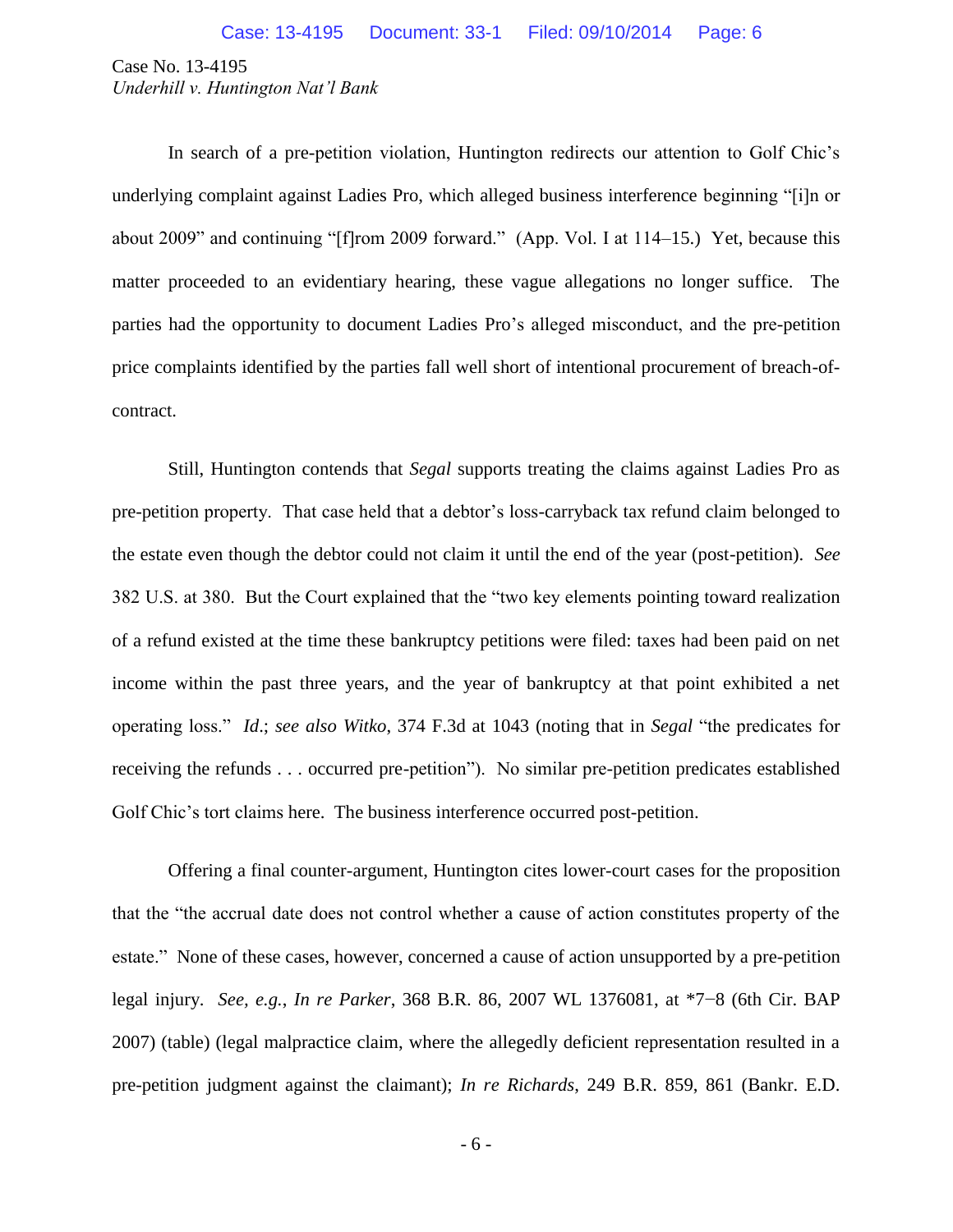Mich. 2000) (medical-malpractice claim where "both the onset of the debtor's disease and a greater portion of its progress occurred before he filed his [bankruptcy] petition").

III.

We REVERSE the judgment of the BAP and REMAND for proceedings consistent with this opinion.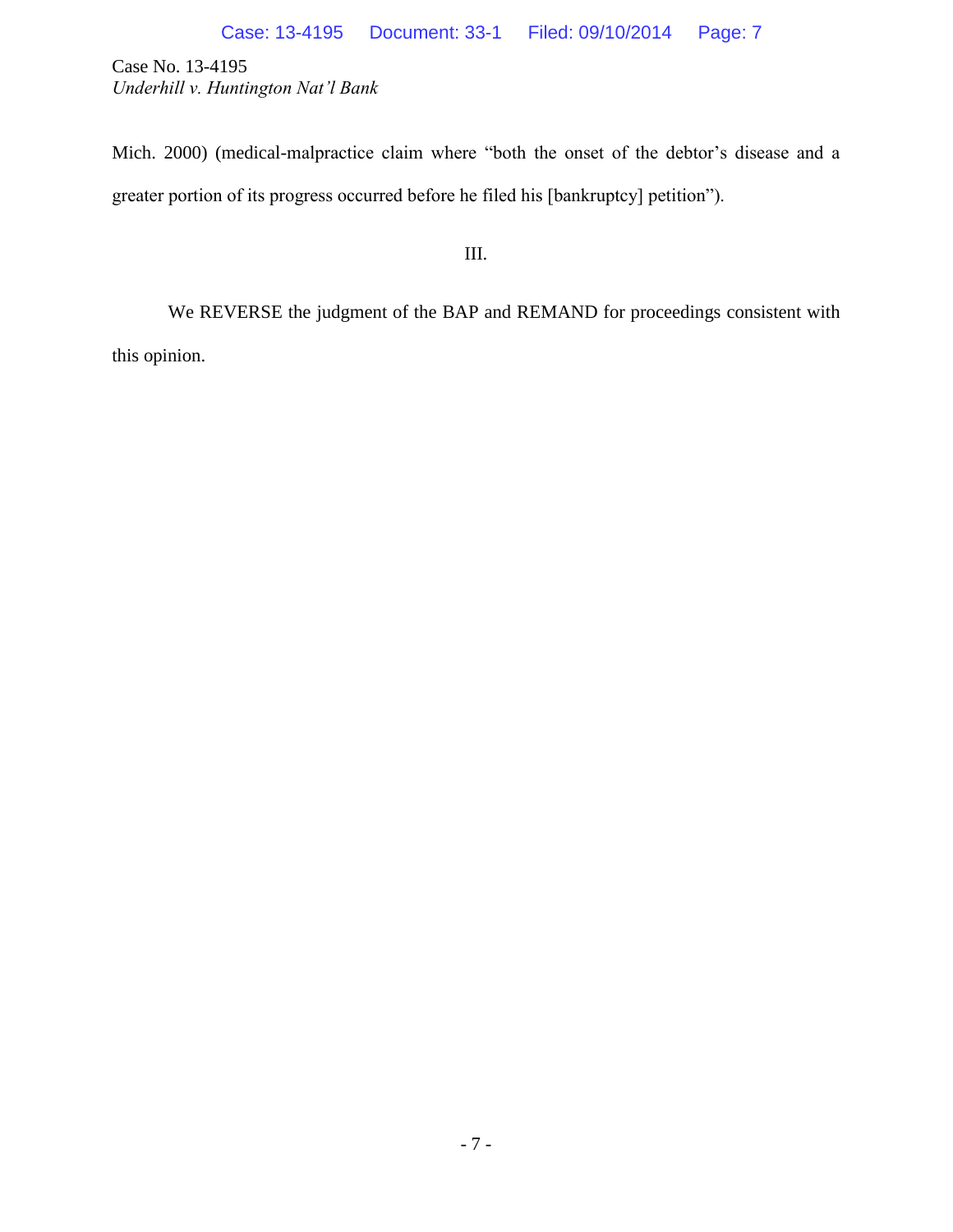**BERNICE BOUIE DONALD, Circuit Judge, dissenting.** The Underhills possess a 100% ownership interest in Golf Chic Boutique, LLC, which they listed as an asset when they filed a bankruptcy petition in January of 2010. They were discharged from bankruptcy in May of 2010, and their bankruptcy case was closed the following month. In October of 2010, Golf Chic sued The Ladies Pro Shop, Inc., a competitor, in Ohio state court, asserting claims of tortious interference with business relationships and ultimately achieving a settlement of \$80,000.00. The conduct that gave rise to the tortious interference claims culminated in the termination of Golf Chic's contract with its primary supplier in September of 2010. It is undisputed, however, that some of the conduct occurred in 2009. Also undisputed is Beth Underhill's testimony that she became aware of this conduct in April of 2009. Yet the Underhills failed to list any contingent or unliquidated claims on the part of Golf Chic in their bankruptcy schedules.

Although it concedes that 11 U.S.C. § 541 designates pre-petition causes of action the property of the bankruptcy estate, the majority does not hold that the Underhills' nondisclosure justifies reopening their bankruptcy case. My colleagues rather conclude that "the record lacks evidence of a pre-petition violation or injury" as would bring Golf Chic's tortious interference claims within § 541's sweep. *Ante* at 4. According to the majority, the earliest that such an injury could have occurred was in April of 2010—post-petition—when Ladies Pro demanded that Golf Chic's primary supplier sever its ties with the company. *Id.* at 6.

As we recently recognized in *Tyler v. DH Capital Management, Incorporated*, however, "'[E]very conceivable interest of the debtor, future, nonpossessory, contingent, speculative, and derivative, is within the reach of § 541.'" 736 F.3d 455, 461 (6th Cir. 2013) (quoting *Azbill v. Kendrick* (*In re Azbill*), No. 06-8074, 2008 Bankr. LEXIS 527, at \*19-20 (B.A.P. 6th Cir. Mar.

- 8 -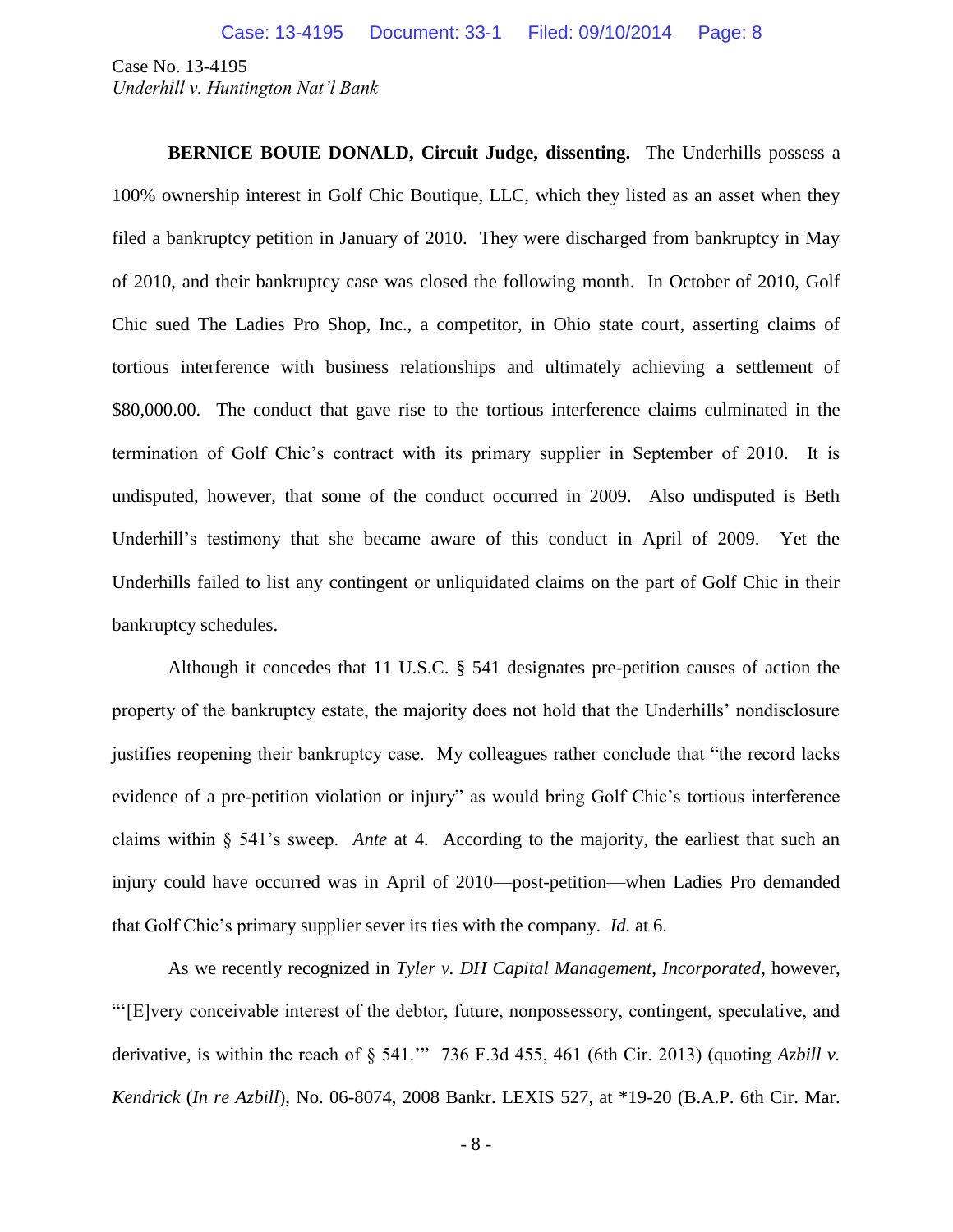11, 2008)). A claim, therefore, need only be "sufficiently rooted in the pre-bankruptcy past" to comprise part of the debtor's bankruptcy estate. *Segal v. Rochelle*, 382 U.S. 375, 380 (1966). Here, there is no question that some of the conduct on which Golf Chic's tortious interference claims were based occurred pre-petition and that Beth Underhill became aware of the conduct before she and her husband filed their bankruptcy petition. Golf Chic's claims against Ladies Pro thus appear to have been "sufficiently rooted in the pre-bankruptcy past" to make them assets of the Underhills' bankruptcy estate. In failing to list the claims as contingent interests in their bankruptcy schedules, the Underhills thus deprived Huntington National Bank and other creditors of the shares of the settlement proceeds to which they were entitled under § 541.

True enough, we stated in *Tyler* that "pre-petition conduct or facts alone will not 'root' a claim in the [pre-bankruptcy] past[.]" 736 F.3d at 462. Instead, we concluded, "there must be a pre-petition violation" to satisfy the "sufficiently rooted" test. *Ibid*. But we also acknowledged that courts have diverged over how to apply this test to causes of action as distinct from other assets. "Some courts," we explained, "have applied the test expansively, including contingent and unripe claims as property of the state." *Ibid.* "Others," we recognized, "have treated the test as equivalent to the determination of when the cause of action accrues under the substantive law." *Ibid*. Rather than weigh in on one side or the other, we decided that "we need not answer whether a cause of action, one or more of whose elements have not been satisfied at the time of the petition, may become pre-petition property." *Id.* at 463.

Thus, it is of little consequence that, under Ohio law, tortious interference claims are not actionable until damages have been sustained. *See Fred Siegel Co., L.P.A. v. Arter & Hadden*, 707 N.E.2d 853, 858 (Ohio 1999); *PNH v. Alfa Laval Flow, Inc.*, 940 N.E.2d 577, 587-88 (Ohio Ct. App. 2010). Not only does federal law, rather than state law, determine when a property

- 9 -